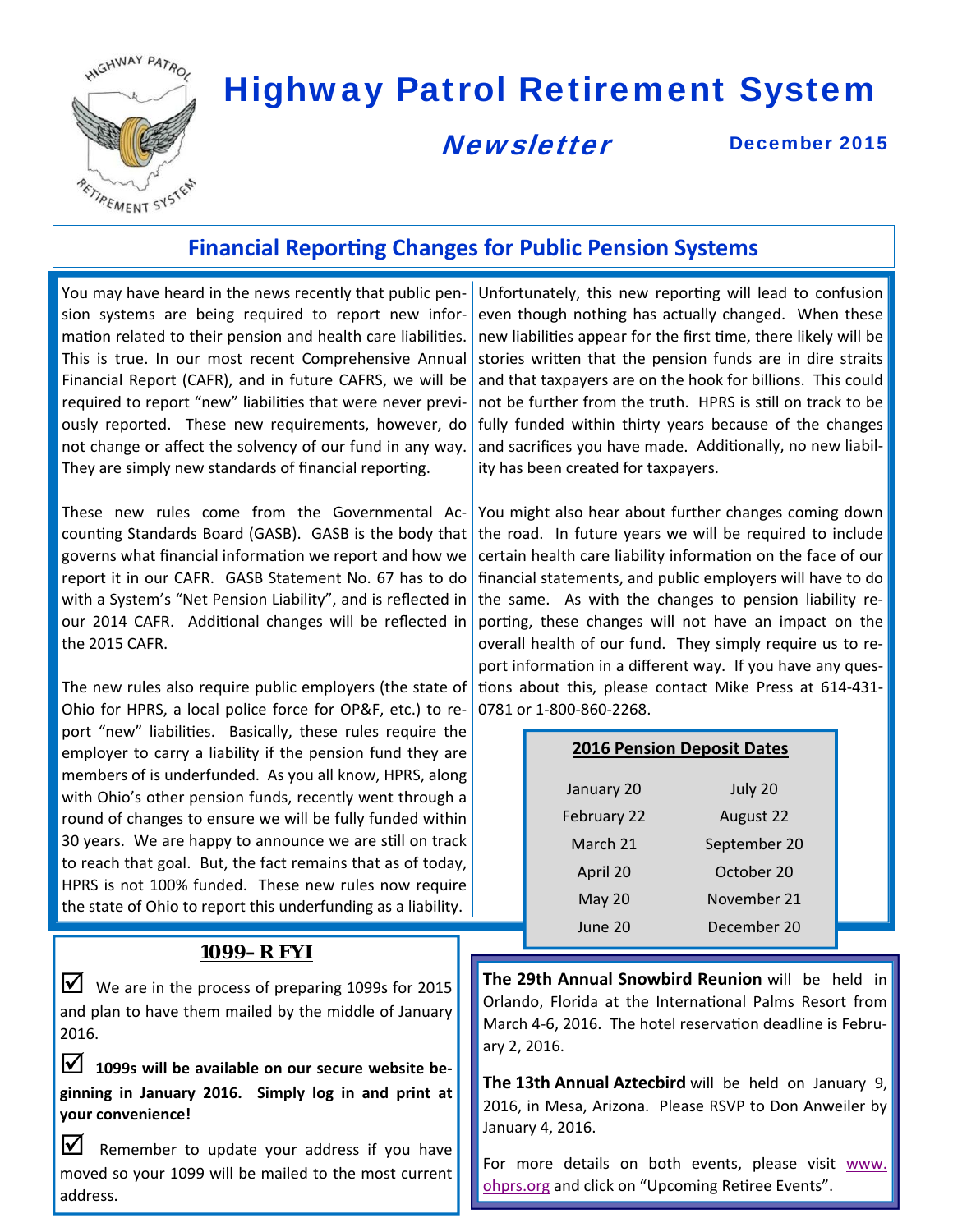

## **Do You Have Interrupted Military Leave?**

Did you have time off from the Patrol so you could serve in the armed forces? If so, did you know you can pur‐ chase and restore lost service credit while you were off payroll? To be eligible to restore this service credit, you must have been honorably discharged from military ser‐ vice and return to the Patrol within ninety (90) days fol‐ lowing termination of your military service.

**Board News Contributions you would have paid had employ-**Contact an HPRS benefits specialist to confirm your ser‐ vice credit is eligible to purchase. If it's determined you are eligible, you will be asked to submit a copy of your DD214. The cost to restore the service is the amount ment with the Highway Patrol not been interrupted (currently at 12.5% of each pay). You can pay for this service at any time prior to retirement, and it does not have to be in one lump sum. HPRS offers payment plans to help spread out the cost. However, there is an ad‐

vantage to begin payments soon after you return to the Patrol. If you purchase your service or begin your pay‐ ment plan within five years of returning to the Patrol or a period of three times the length of interrupted military leave, whichever is the lesser, compound interest will NOT be added to the cost. So, if you served for one year, you must begin payment within three years of re‐ turning to the Patrol. In no way are you obligated to purchase this service by requesting a cost estimate. If you elect to purchase, you simply will be asked to com‐ plete an application. You have several options to make your payments: personal check, transfer from a tax de‐ ferred plan, such as Deferred Compensation, or through a payroll deduction.

For more information, please contact an HPRS benefits specialist at 614‐431‐0781 or 1‐800‐860‐2268.

*Our office will be closed on —*

*February 15 (Presidents' Day)*

*December 25 (Christmas Day) January 1 (New Year's Day) January 18 (MarƟn Luther King Day)*

#### **Firearms Concealed Carry Qualification**

In its fourth year, many retirees took advantage of the firearms concealed carry qualifications at the Patrol Academy range. Qualified retired officers can complete the requirements of The Law Enforcement Officers Safety Act (H.R. 218), enacted in 2004, to carry a concealed

weapon under Federal authority. Under the provisions of this Federal resolution, Patrol retirees who have separated from the division in good standing can qualify with their firearm, at their own expense, once every twelve months by completing a course of fire that meets the same standards as active duty Patrol officers. The Academy is offering this service again in 2016. Training and qualification dates for 2016 have been scheduled as indicated in the box below.

**Wednesday, February 3, 2016, at 1300 hours Wednesday, May 11, 2016, at 1300 hours ReƟree Lunch – Friday, June 17, 2016 at 1000 hours Wednesday, August 17, 2016, at 1300 hours Wednesday, November 9, 2016, at 1300 hours** 

Permits are valid for one calendar year from the date of previous qualification, and qualification dates are established to maximize the 12‐month cycle. The May and November dates are unavoida‐ bly one week later than in 2015, but an additional date has been added to align with the retirees' luncheon in June.

You must complete a written request for approval (HP-15C), including your weapon information. This application can be obtained from our website or from http://statepatrol.ohio.gov/training.stm. Applications received later than 14 days prior to the qualification date will be deferred to the next qualification date. Retirees must bring their ID card with them to the qualification and must supply their own weapon(s) and ammunition.

Additional information about this concealed carry program will be provided on the day of your qualification or by calling Lt. Steven Click, Division Armorer, at 614-752-7083. If this is your first time to qualify, it is recommended you contact Lt. Click in advance with any questions you may have.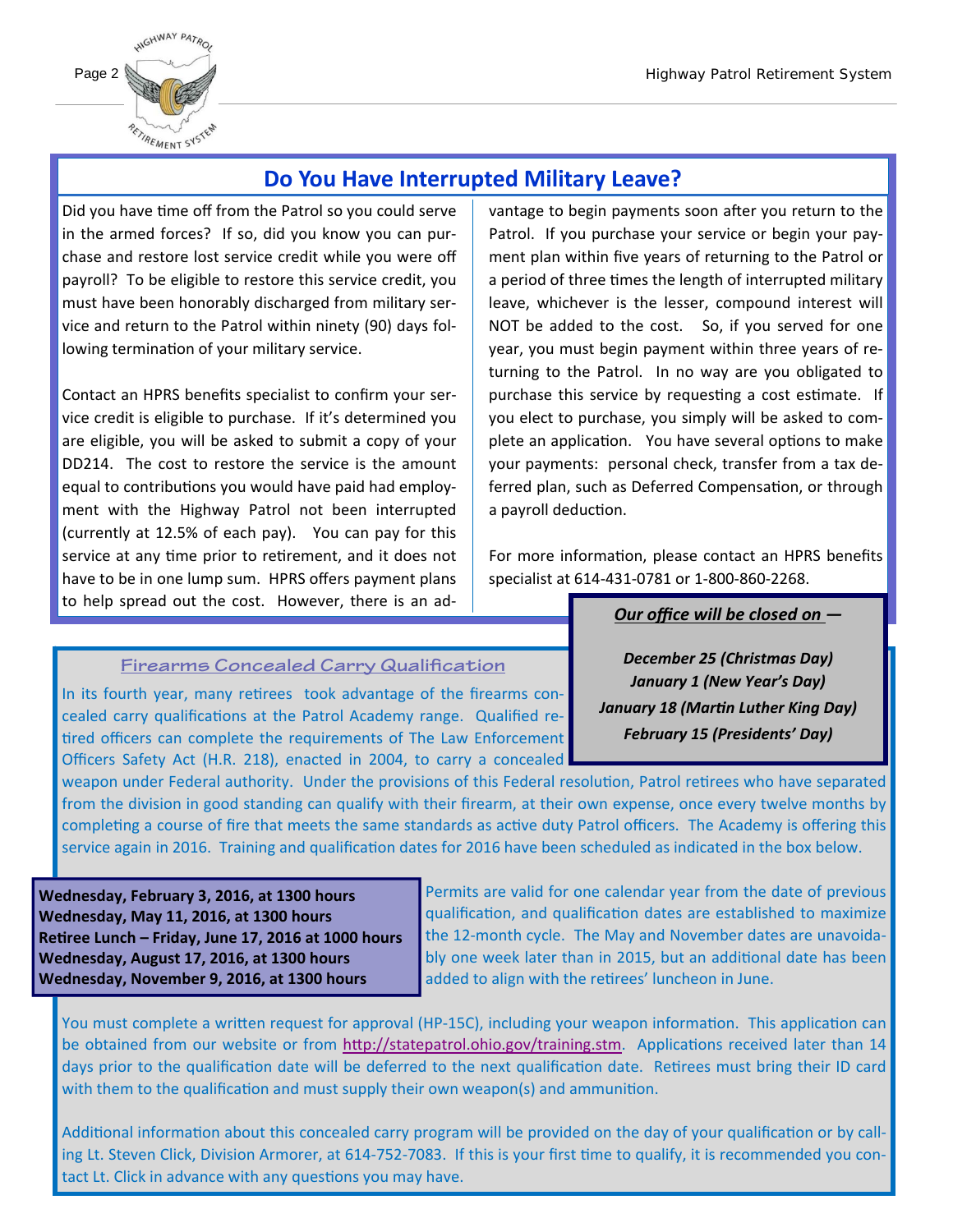

### **2015 ReƟrees' AssociaƟon Annual MeeƟng & Dinner**

**The ReƟrees' AssociaƟon annual meeƟng and dinner were held Saturday, October 31, 2015, at the Doubletree Hotel, Worthington, Ohio. Approximately 100 were in aƩendance. AssociaƟon officers for 2016 were sworn in and include** 

**(photo): Past President Richard (Butch) Collins, President Gil Jones, 2nd Vice President Pam Sullivan, Treasurer Brian Landis, 1st Vice President Robert Book‐ er, and Secretary Kevin Titler (not pictured). We thank them for their service.** 

#### **AcƟve and ReƟred Members: Register for the Secure Area of the HPRS Website!**

If you have not already done so, please register for the secure area of our website. Once registered, retirees have access to updating information such as address, phone number, and banking/tax information. Active members can access account information, service credit including purchases, and retirement benefits and DROP calculators. If you have any problems with registration, resetting your password, or you have forgotten your login ID, please contact HPRS directly.



#### **Why did my pension check amount change?**

In January, you may notice a change to your pension check amount. Please take a moment to consider the reasons your pension check amount may have changed:

**—2016 health care premiums have changed from 2015. To view the premiums, please visit the HPRS website.** 

**—The 2016 Medicare Part B Reimbursement is changing from \$60 to \$30, which will re‐ sult in a reducƟon in the pension check amount of those who receive this.** 

**—Federal Tax Tables/School District tax rate for 2016 may have changed.** 

**—As an FYI, COLA will remain the same for 2016.** 

|                   | <b>Investment Portfolio</b> | <b>YTD</b>          |
|-------------------|-----------------------------|---------------------|
| Date              | <b>Market Value</b>         | Increase/(Decrease) |
| 10/31/2015 (est.) | \$829,367,000               | 1.3%                |
| 12/31/2014        | \$849,000,000               | 6.5%                |
| 12/31/2013        | \$813,953,000               | 19.6%               |
| 12/31/2012        | \$717,036,000               | 11.9%               |
| 12/31/2011        | \$679,404,000               |                     |

#### **HPRS Facts & Figures**

|                                   | <b>Number</b> | <b>Average Pension</b><br><b>Benefit</b> | <b>Average Age</b> |
|-----------------------------------|---------------|------------------------------------------|--------------------|
| <b>Service Retirees</b>           | 1,146         | \$44,286                                 | 66.7               |
| <b>Surviving Spouses/Children</b> | 254/19        | \$17,598/\$2,151                         | 75.1/23.0          |
| <b>Disability Retirees</b>        | 124           | \$34,416                                 | 54.2               |
| <b>Total</b>                      | 1,543         | \$38,581                                 | 66.5               |

Data as of 12/9/2015

# Updated Email Addresses **Hers** HPRS Investment Returns

Please remember to notify HPRS when you have a change in your email address. Important com‐ munications go out via email and we are getting many returned that are undeliverable due to email addresses no longer being valid. Log into the secure area of the HPRS website and make your changes; once you are logged in, click on *"My Profile, Purchases, Credits"*, then *"Change* Address" to update your email. You may also call our office or send us something in writing to make this change.